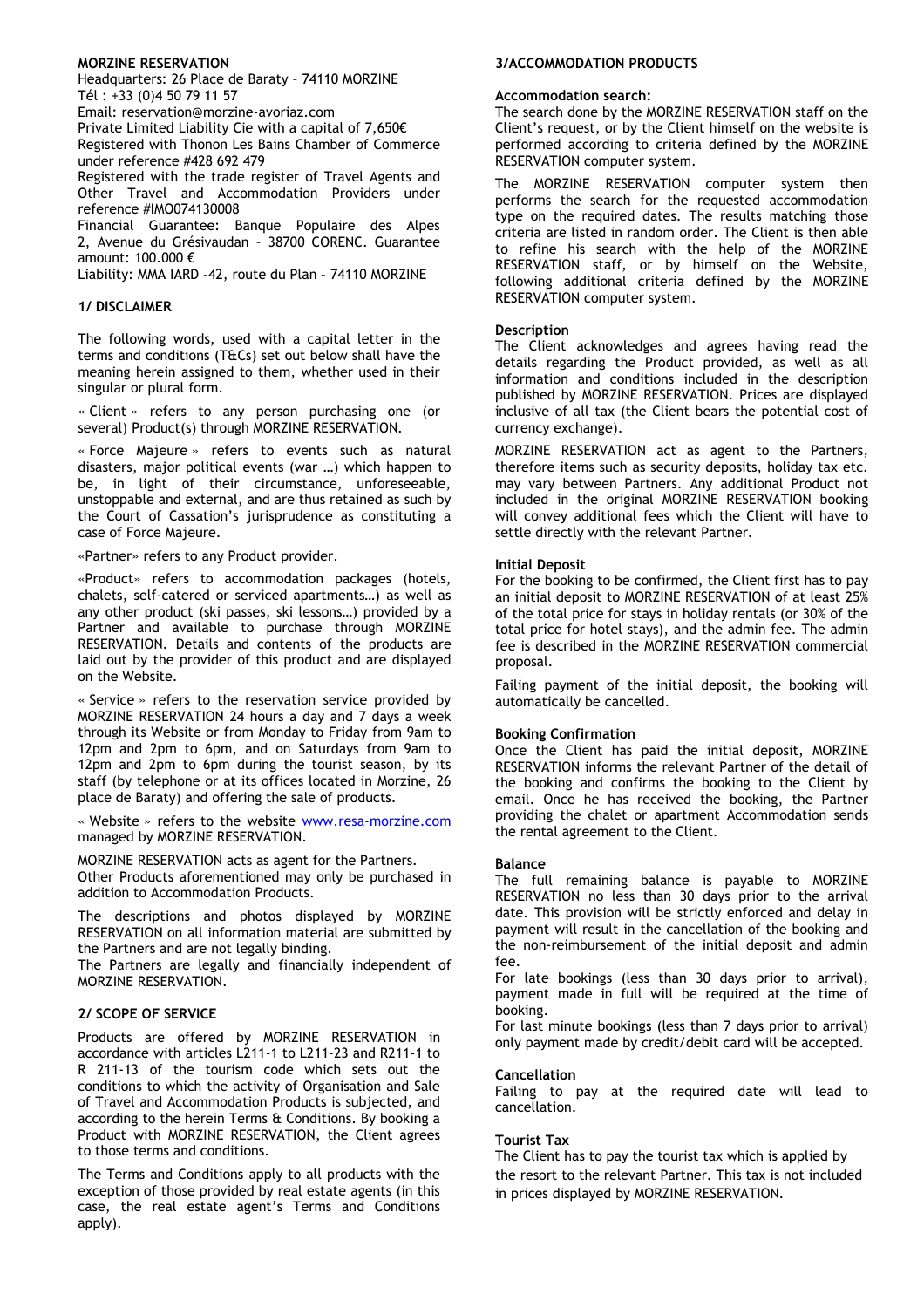## 4/ OTHER PRODUCTS

MORZINE RESERVATION offers Clients reduced rates for purchase of Other Products, if purchased in supplement to an accommodation Products (ski passes, ski lessons…) If the Client decides to purchase one or more of those Other Products, payment in full will be made to MORZINE RESERVATION.

For any booking made more than 2 weeks prior to arrival, and as soon as full payment is received, MORZINE RESERVATION will send the passes and/or ski lesson discount vouchers directly to the Client.

For any booking made less than 2 weeks prior to arrival, passes and/or ski lesson discount vouchers will be delivered to the Accommodation Partner, provided that the Other Products were paid in full and by credit/debit card to MORZINE RESERVATION.

For any booking made less than 7 days prior to arrival, no Other Product will be available to purchase (unless otherwise stated in the commercial offer).

Except for ski lessons, Clients must come to the MORZINE RESERVATION offices to receive their passes and/or other documents necessary to the Other Products. Those Other Products may be modified up to 3 days prior to the Client's arrival following the conditions laid out in paragraph 5 of the herein Terms and Conditions.

MORZINE RESERVATION may offer different Other Products, and promotional offers may be found as part of packages. Those Other Products aim to promote bookings through MORZINE RESERVATION. They do not, in any way, have an effect on the cost of the accommodation.

## 5/CHANGES AND CANCELLATIONS

## A/Changes by the Client

Requests for changes to a confirmed booking must be made in writing. Only a commercial proposal amended and sent by MORZINE RESERVATION will be accepted

(changes to the MORZINE RESERVATION document made directly by the Client will not be taken into account).

Changes do not, in any case, stay the conditions of payment of the remaining balance. Any change of dates requested by the Client represents a cancellation of the initial booking (for which cancellation fees apply) and processing of a new booking. The new booking will be processed in accordance with the individual sale terms and conditions and will be subject to availability. Any change to the booking or relating to one of the Other Products will be charged 15€.

The Client may, in accordance with articles L211-11 and R 211-7 of the Tourism Code transfer his booking to a third party provided that he sends warning to MORZINE RESERVATION by registered mail with acknowledgment of receipt at least 7 days prior the start of the stay. In this case, the Client transferring remains liable for the third party.

### B/ Cancellation by the Client:

MORZINE RESERVATION must be notified by registered mail of any full cancellation of a confirmed booking, the date of reception acts as the date of cancellation.

In case of cancellation, the Client remains liable to pay for the following:

- Cancellation up to thirty (30) days prior to arrival: The full initial deposit amount will be retained by MORZINE RESERVATION;
- Cancellation less than thirty (30) days prior to arrival: The full amount already paid will be retained by MORZINE RESERVATION.

If the Client had subscribed to cancellation insurance through MORZINE RESERVATION, and if the conditions of cancellation match the insurance company's conditions, the Client will be able to claim back the payments made. In no case will the refund be provided by MORZINE RESERVATION. In all cases, admin fees and the cost of insurance will be retained by MORZINE RESERVATION.

Clients may decide to waive the cancellation insurance provided by MORZINE RESERVATION. In this case, the cancellation will not give rise to any refund and full payment at the date established by the commercial proposal will be required from the Client.

## C/ Early Departure:

Early departure brought on by the Client will not give rise to any refund from MORZINE RESERVATION.

#### D/ Cancellation due to MORZINE RESERVATION or due to a Partner:

If the Partner providing the accommodation package, for whatever reason, is not able to provide the said accommodation to the Client, MORZINE RESERVATION will attempt to find alternative accommodation of at least same standard.

If no agreement is met, the Client will be refunded in full with no penalties over the price paid.

# 6/INSURANCE

MORZINE RESERVATION draws the attention of the client to the optional insurance available which covers accommodation cancellation and early departures, which the Client may subscribe to at the time of booking with MORZINE RESERVATION. Information and booking form: http://www.resa-morzine.com/assurance-annulation.html The cost for this insurance is detailed on the booking form. This insurance may only be subscribed at the time of booking, and will only cover for the products booked at that time. Once booked, the cancellation insurance cannot be cancelled.

# 7/RESPONSIBILITY

MORZINE RESERVATION cannot be held liable for Force Majeure events or for any person outside of the company or for the running of operations within accommodation packages, or as the case may be the performance of the Other Products.

MORZINE RESERVATION declines all responsibility relating to stolen property, burglary, and fire or water damage… in the rented premises. The Client is responsible for arranging insurance cover for the risks which he may encounter or which may incur his liability during his stay. MORZINE RESERVATION reserves the right to be shown evidence of insurance covering the leased premises.

MORZINE RESERVATION is covered by liability insurance with Mutuelle de Mans Assurances, MMA IARD – 14 Boulevard Marie et Alexandre Oyon – 72030 Le Mans, purchased through agent Marie-Claude Maillaud – 42 Route du Plan – 74110 Morzine.

# 8/ SPECIFIC CONDITIONS TO ACCOMMODATION

# A/Price review

The price is established according to a specific number of people. A smaller number of people travelling will not give rise to a price review. MORZINE RESERVATION should be advised of any change regarding a larger number of people travelling. The price may be adjusted upwards in keeping with the fixed and variable charges that incur as a consequence. The Partner providing the Accommodation also has the right to refuse the additional member(s). The contract may be considered broken by the Client and the price of the Accommodation due.

### B/Animals

The booking gives detail regarding the animal policy. Should the Client not respect this policy, the Accommodation provider may interrupt the stay. The price of the accommodation remains due.